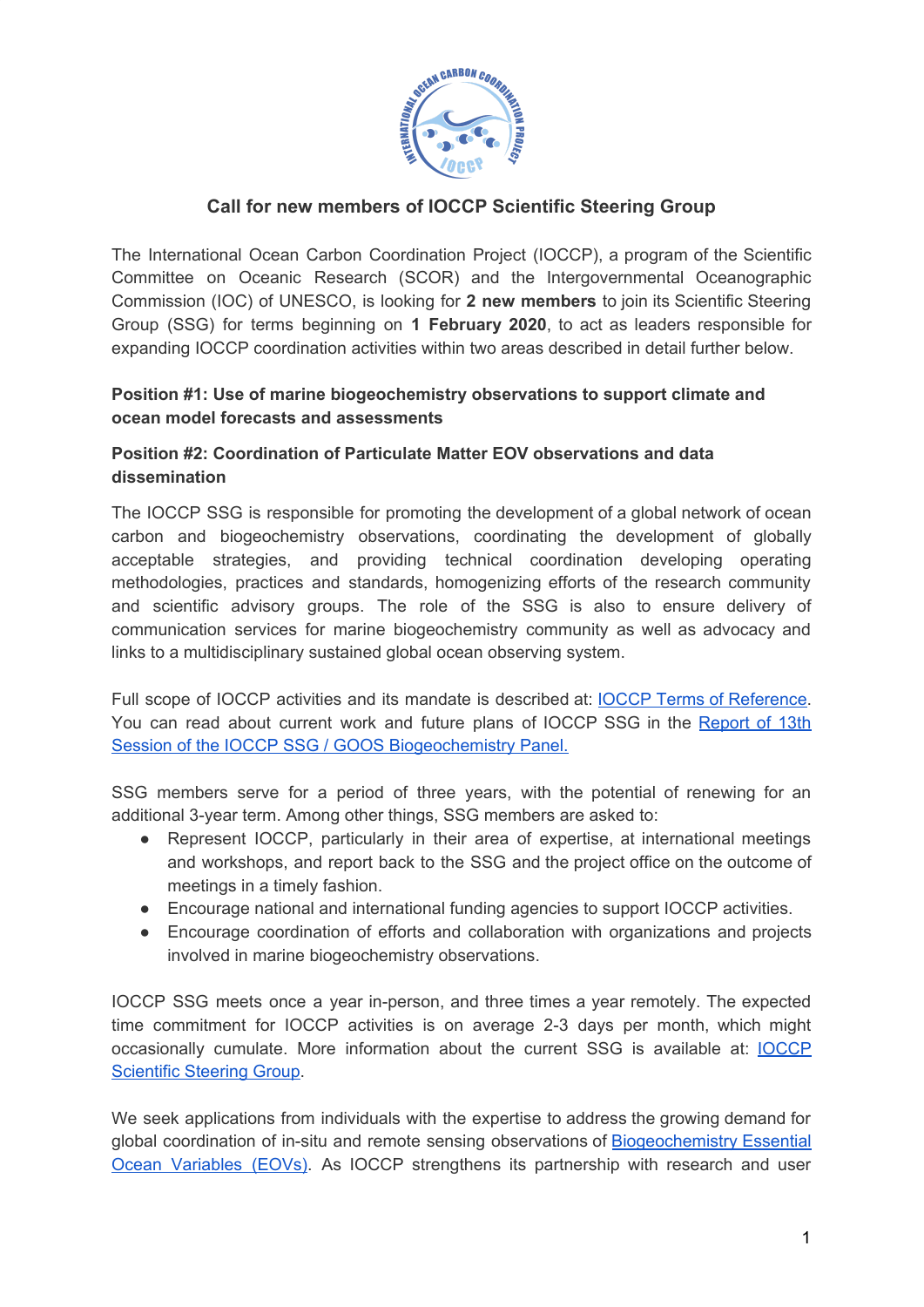

communities, we look for motivated and energetic experts working at the interface of marine observations and information product development. Acting as liaisons with one or more of our partners, new SSG members would steer our activities towards filling knowledge gaps and capacity to deliver information on climate, operational services and ocean health. IOCCP SSG members should have both technical and programmatic understanding of EOV measurements performed using instruments and sensors deployed on both ship-based and autonomous platforms. Moreover, they should be at the forefront of expanding the global marine biogeochemistry observing system and be willing to contribute to the strategies and implementation plans of the Global Ocean Observing System (GOOS) and the Global Climate Observing System (GCOS).

The two newly appointed IOCCP SSG members will become responsible for expanding IOCCP activities in two areas in particular:

# **Position #1: Use of marine biogeochemistry observations to support climate and ocean model forecasts and assessments**

In particular, we seek individuals with expertise and interests in the areas of:

- Global carbon cycle and ocean-climate interactions
- Ocean modelling across disciplines (climate, physical-biological interactions, ecosystems) and across scales (coastal, basin-scale, global)
- Needs and use of biogeochemistry observations for data assimilation into models generating ocean forecasts
- Integration of remote sensing measurements and in situ observations, including from profiling floats and other autonomous platforms
- Addressing knowledge gaps identified by IPCC and other scientific assessments

# **Position #2: Coordination of Particulate Matter EOV observations and data dissemination**

In particular, we seek individuals with expertise and interests in the areas of:

- Particulate matter fluxes and their role in marine organic and inorganic carbon cycling
- Biological-physical interactions in the ocean
- Remote sensing observations of particulate matter, through ocean colour and other approaches
- In situ biogeochemical observations on ships, profiling floats and other autonomous platforms, in both coastal and open ocean realms
- Developing standards, protocols and best practices for particulate matter observations, data curation and extractions